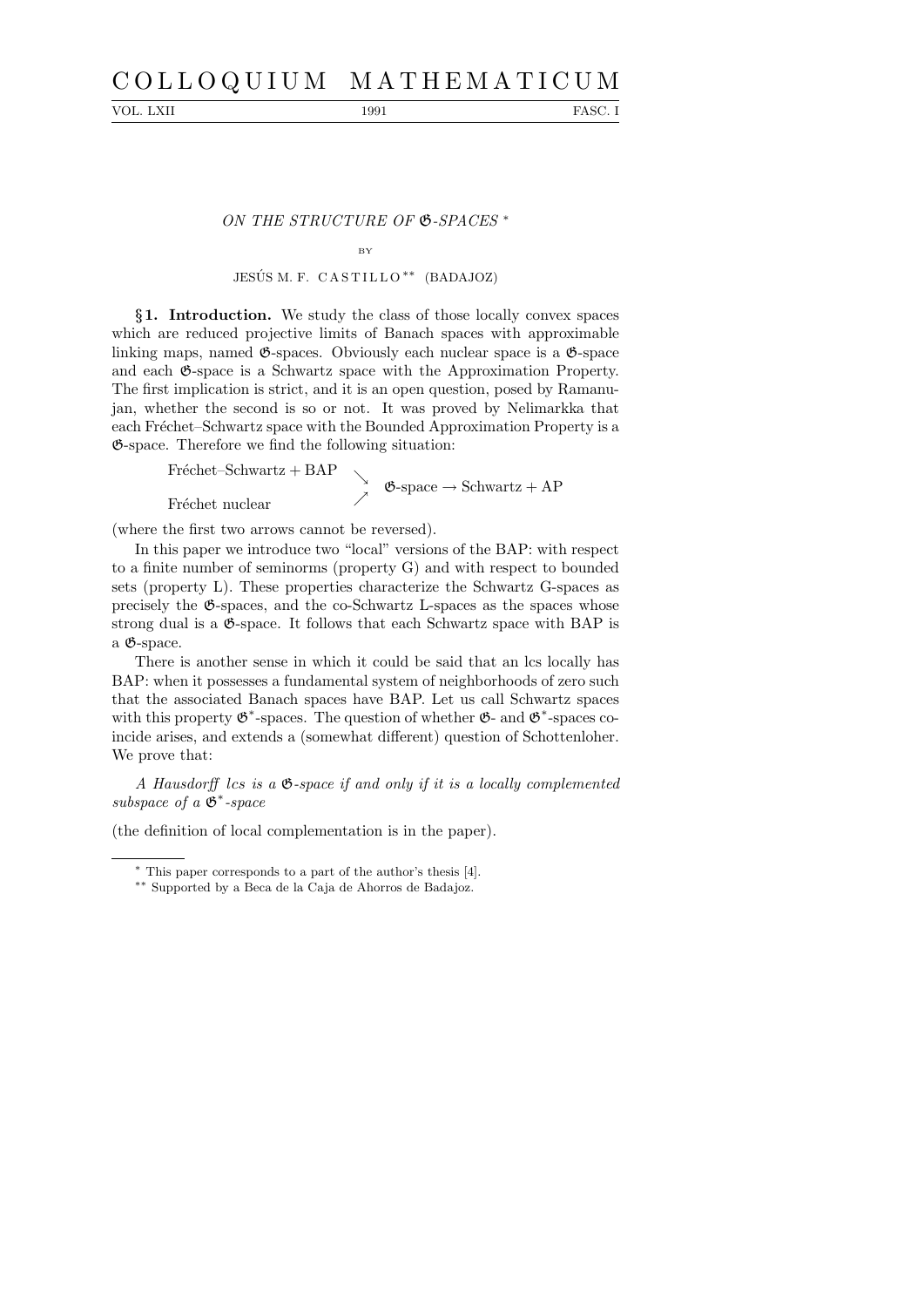Since Schwartz spaces with local BAP are G-spaces, and Schwartz spaces with local FDD are  $\mathfrak{G}^*$ -spaces, the above theorem generalizes (adding "local" before the key words) the well-known structure theorem of Benndorf: An lcs is a Schwartz space with BAP iff it is a complemented subspace of a Schwartz space with an FDD.

Therefore, this paper shows, in essence, that the class of  $\mathfrak{G}$ -spaces is an extension (obtained by localization) of the class of Schwartz spaces with BAP. This generalization has been shown to be a suitable framework for the study of approximation structures in Schwartz spaces, with the desirable bonus of including the nuclear spaces.

§2. Preliminaries. An operator means a linear continuous map.  $\mathfrak{L}(E, F)$  denotes the class of all operators acting between the spaces E and F.  $\mathfrak F$  and  $\mathfrak G$  will represent the ideals of  $\mathfrak L$  formed by finite rank and approximable operators respectively, that is,  $\mathfrak{G}$  is the closure of  $\mathfrak{F}$  in  $\mathfrak{L}$  in the operator norm.

If E is a Hausdorff locally convex space (in short lcs),  $U(E)$  denotes a fundamental system of absolutely convex closed neighborhoods of 0 in E. For  $U \in U(E)$ , with gauge  $p_U$ ,  $E_U$  is the space  $E/Ker p_U$  endowed with the norm  $\|\phi_U(x)\|_U = p_U(x)$ , where  $\phi_U$  is the quotient map. For  $V \in U(E)$ ,  $V \subset U$ , the linking map  $T_{VU}$  is defined by  $T_{VU}\phi_V(x) = \phi_U(x)$ , and  $\widehat{T}_{VU} \in \mathfrak{L}(\widehat{E}_V, \widehat{E}_U)$  denotes its extension to the completions.  $B(E)$ denotes a fundamental system of absolutely convex closed bounded sets of E. When  $A \in B(E)$ , with gauge  $p_A$ ,  $E_A$  is the space span(A) endowed with the topology of the norm  $p_A$ . When  $B \in B(E)$ ,  $A \subset B$ , the operator  $i_{AB}$ is the canonical inclusion from  $E_A$  into  $E_B$ , and  $\hat{i}_{AB}$  its extension to the completions.

An lcs  $E$  is said to be a  $\mathfrak{G}\text{-}space$  (resp. a *Schwartz space*) when for each  $U \in U(E)$  there exists a  $V \in U(E)$  such that  $\hat{T}_{VU}$  is approximable (resp. is compact). E is said to be a  $co-**6**-space$  (resp. a  $co-Schwartz space$ ) when for each  $A \in B(E)$  there exists a  $B \in B(E)$ ,  $A \subset B$ , such that  $\hat{i}_{AB}$  is approximable (resp. compact).

By using the tensorial representation of finite rank operators, it is easy to see that:

LEMMA 1. Let X and Y be normed spaces and  $T \in \mathfrak{G}(X,Y)$ . Assume that Z is a dense subspace of Y with  $T(X) \subset Z$ . Then  $T \in \mathfrak{G}(X,Z)$ .

An equivalent definition of  $\mathfrak{G}$ -space can now be given as follows: an lcs E is said to be a  $\mathfrak{G}\text{-space}$  when for each  $U \in U(E)$  there exists  $V \in U(E)$ ,  $V \subset U$ , such that  $T_{VU} \in \mathfrak{G}(E_V, E_U)$ .

An lcs  $E$  which is a subspace of an lcs  $F$  is said to be *complemented in*  $F$  when a continuous projection  $P$  from  $F$  onto  $E$  exists.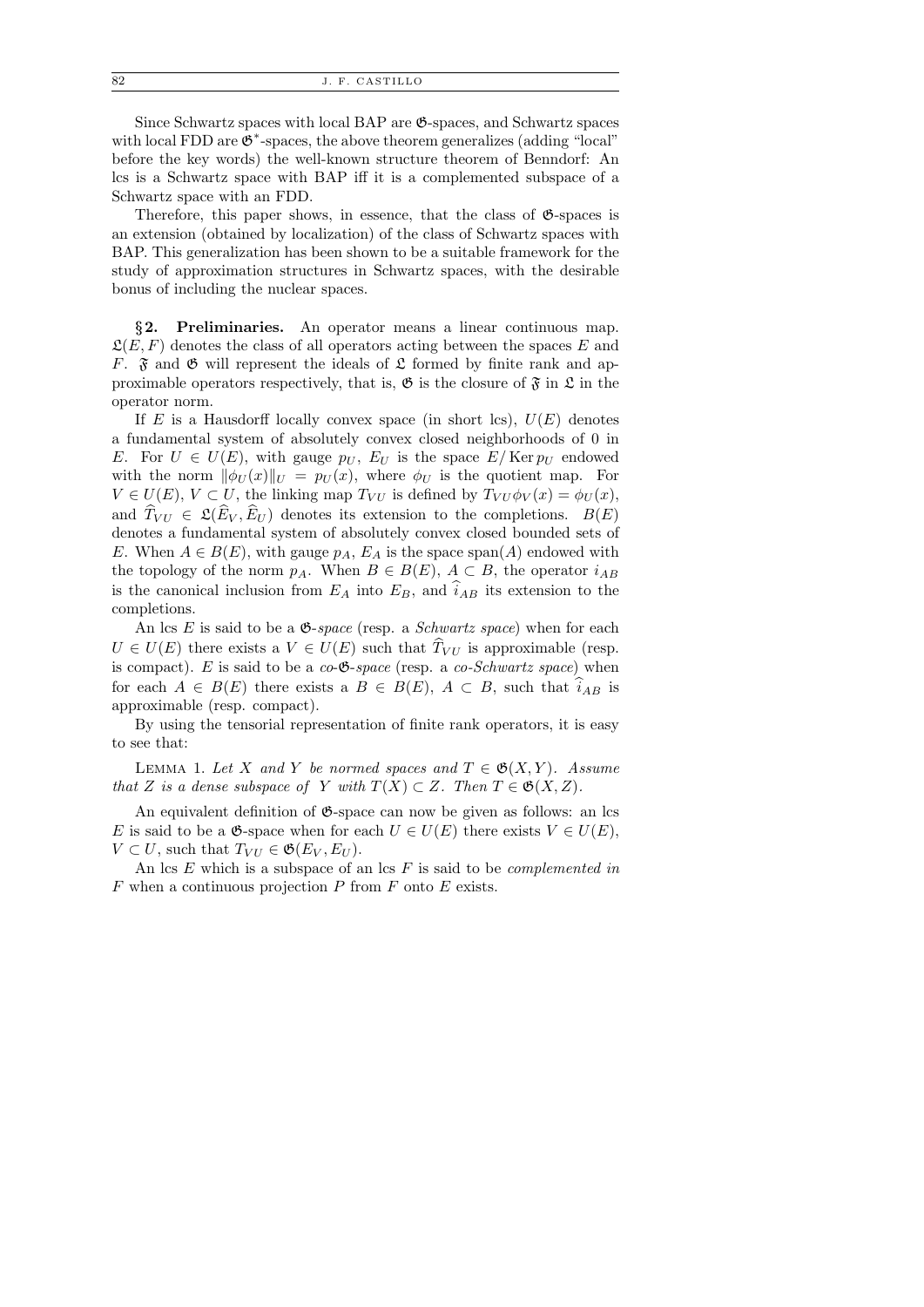$\mathfrak{G}\text{-}SPACES$  83

DEFINITION 1. We will say that E is *locally complemented in*  $F$  when there exists a fundamental system of neighborhoods of 0,  $U(F)$ , such that for each  $U \in U(F)$   $\widehat{E}_{U \cap E}$  is complemented in  $\widehat{F}_{U}$ .

The idea of local complementation is taken from [11, Lemma 14], which also proves that if  $E$  is complemented in  $F$  then it is locally complemented.

Let E and F be lcs and  $T \in \mathfrak{L}(E, F)$ . For each  $V \in U(E)$  and  $U \in U(E)$ such that  $U \subset T^{-1}(V)$ , T can be interpreted as an operator in  $\mathfrak{L}(\widehat{E}_U, \widehat{E}_V)$ . The induced map is defined by the equation  $T(\phi_U x) = \phi_V(Tx)$ , and then extended to the completions.

For general facts about the Approximation Property (AP) and the Bounded Approximation Property (BAP) we refer to [7], [9] and [8]. An lcs E has AP when for each precompact set K and each 0-nbhd  $U \in U(E)$ , a finite rank operator  $T \in \mathfrak{F}(E)$  exists such that  $(\mathrm{Id}_E-T)(K) \subset U$ . E is said to have BAP if the identity on  $E$  belongs to the closure of an equicontinuous set of finite rank operators on  $E$ , the closure being taken in the topology of uniform convergence on precompact sets. When  $E$  is a separable Fréchet space this is equivalent to the existence of a sequence of finite rank operators pointwise convergent to the identity.

If E is an lcs and  $(A_n)$  a sequence of finite rank operators witnessing BAP in E, then the sequence  $(B_n)$  such that  $B_1 = A_1$ , and  $B_n = A_n$  $A_{n-1}$   $(n \geq 2)$ , is called a *partition of the identity* of E. When a partition  $(B_n)$  can be found satisfying not only  $\sum_n B_n x = x$  uniformly over compact sets but also  $B_n B_m = \delta_{nm} B_n$  then it is said to be a Finite-Dimensional Decomposition (FDD) of  $E$ .

§3. Internal structure. We will say that a net  $(A_i)_{i\in I}$  of operators on E is equicontinuous with respect to  $U \in U(E)$  when the set  $\bigcap_i A_i^{-1}(U)$  is a 0-nbhd in E; and we will say that it is equibounded with respect to  $B \in B(E)$ when  $\bigcup_i A_i(B)$  is a bounded subset of E.

It is clear that  $(A_i)_{i\in I}$  is equicontinuous with respect to U if and only if  $(\phi_U A_i)_{i \in I}$  is equicontinuous; and equibounded with respect to B if and only if  $(A_i i_B)_{i \in I}$  is equibounded.

DEFINITION 2. A locally convex space  $E$  is said to be a  $G$ -space when for each  $U \in U(E)$  there exists a net  $(A_i)$  of finite rank operators of  $\mathfrak{F}(E)$ , equicontinuous with respect to U, and such that for each  $x \in E$  the net  $(A_ix)$  converges to x in the seminorm  $p_U$ .

THEOREM 1. Let E be an lcs. E is a  $\mathfrak{G}\text{-}space$  if and only if E is a Schwartz G-space.

P r o o f. Let E be a Schwartz G-space. Let  $(A_i)$  be a net of finite rank operators of E pointwise convergent to the identity with respect to  $p_U$ . By the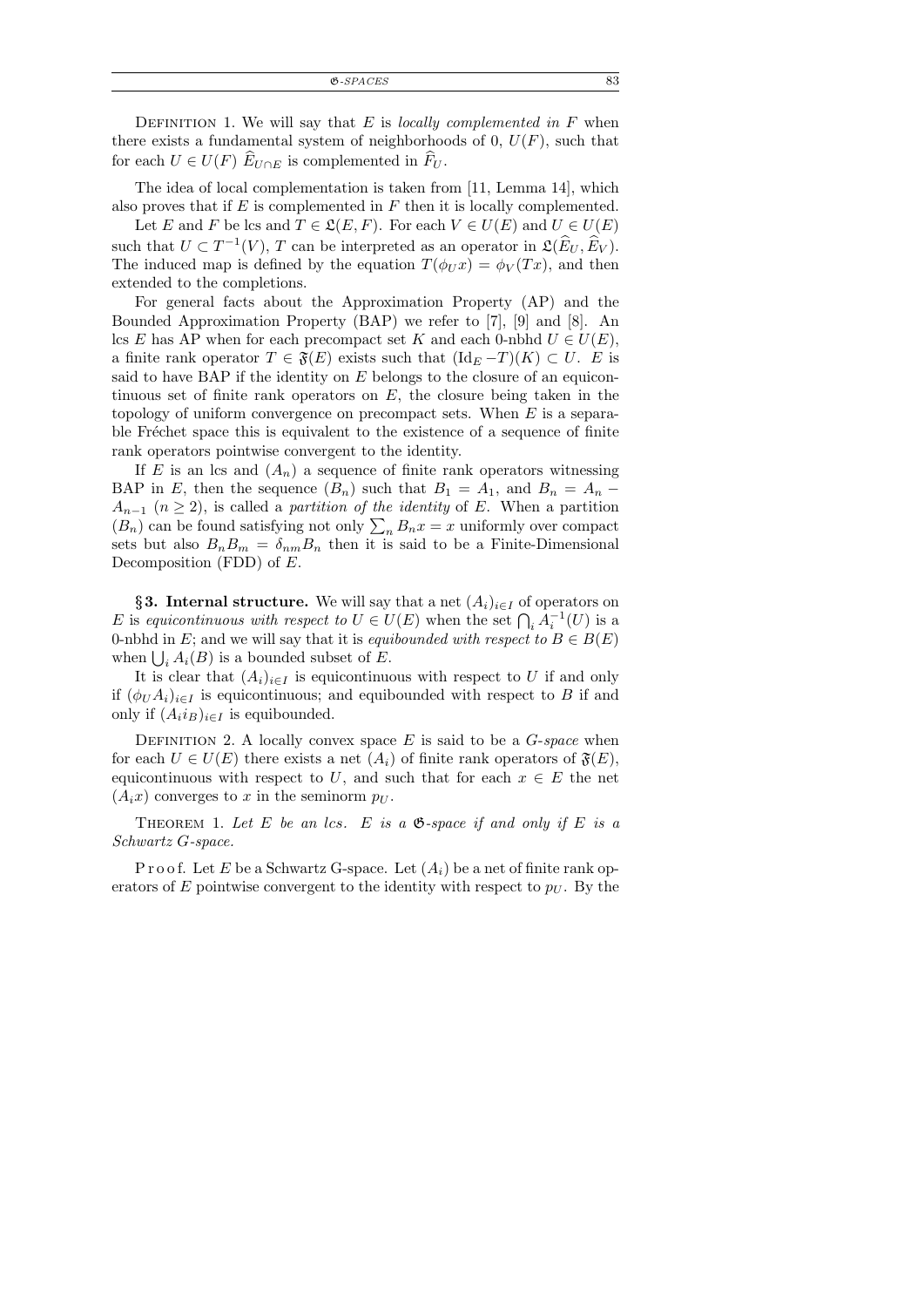equicontinuity with respect to U, taking  $V \subset \bigcap_i A_i^{-1}(U)$ , we may consider the net in  $\mathfrak{L}(E_V, E_U)$ , keeping the convergence feature. Since now  $||A_i|| \leq 1$ , we get the convergence of  $(A_i)$  to  $\widehat{T}_{VU}$  uniformly on compact subsets of  $\widehat{E}_V$ . E being a Schwartz space, the net  $(A_i \hat{T}_{WV})$  is norm convergent to  $\hat{T}_{WU}$  for some  $W \in U(E)$ . Thus E is a  $\mathfrak{G}$ -space.

On the other hand, it is clear using the tensorial representation of finite rank operators and the isomorphism  $(E_U)' = E'_U$  that a  $\mathfrak{G}$ -space is a G-space.  $\blacksquare$ 

DEFINITION 3. An lcs E is an L-space when for each  $B \in B(E)$  there exists a net  $(A_i)$  of finite rank operators of  $\mathfrak{F}(E)$ , equibounded with respect to B, such that for each  $x \in B$  the net  $(A_ix)$  converges to x in the topology of  $E$ .

THEOREM 2. Let E be an lcs. The strong dual  $E'_b$  of E is a  $\mathfrak{G}\text{-space}$  if and only if  $E$  is a co-Schwartz L-space.

Proof. Let  $E$  be a co-Schwartz space. By Theorem 1 we only need to prove that  $E'_b$  is a G-space. Let  $A \in B(E)$ , and find  $B \in B(E)$  such that A is relatively compact in  $E_B$ ; let  $(A_i)$  be a net of finite rank operators of  $\mathfrak{F}(E)$ pointwise convergent to the identity on  $E_B$ . We use the equiboundedness of  $(A_i)$  to find a  $C \in B(E)$  containing  $A_i(B)$  for all  $i \in I$ ; this yields that for any neighborhood V of 0 there is some scalar  $k > 0$  such that  $B \subset \bigcap_i A_i^{-1}(kV)$ , which implies that  $||A_i|| \leq k$  as operators in  $\mathfrak{L}(E_B, E_V)$ , and, therefore, that the convergence of  $(A_i)$  to the identity with respect to  $p_V$  is uniform on compact sets of  $E_B$ . We thus have

$$
\sup_{x \in A} p_V(x - A_i x) \le n^{-1} \quad \text{for large } i.
$$

Now, the net  $(A'_i) \subset \mathfrak{F}(E'_b)$  satisfies

$$
p_{A^{\circ}}(a - A_i'a) \le p_{V^{\circ}}(a) \sup_{x \in A} p_V(x - A_i x) \le p_{V^{\circ}}(a)n^{-1} \quad \text{ for large } i,
$$

where  $V$  is some neighborhood of 0. This gives the pointwise convergence of  $(A'_i)$  with respect to  $p_A$ .

We only need to prove the equicontinuity of  $(A'_i)$  with respect to A. Following the preceding reasoning we have

$$
p_{A\circ}(A_i'a) \le p_{C\circ}(a) \sup_{x \in A} p_C(A_ix) \le 1
$$
 when  $a \in C^{\circ}$ .

To prove the converse implication, assume that  $E'_{b}$  is a  $\mathfrak{G}$ -space or, equivalently (see [11]), E is a co- $\mathfrak{G}$ -space. Given  $A \in B(E)$  we can find a  $B \in B(E)$  such that  $i_{AB}$  is a compact operator, and then a  $C \in B(E)$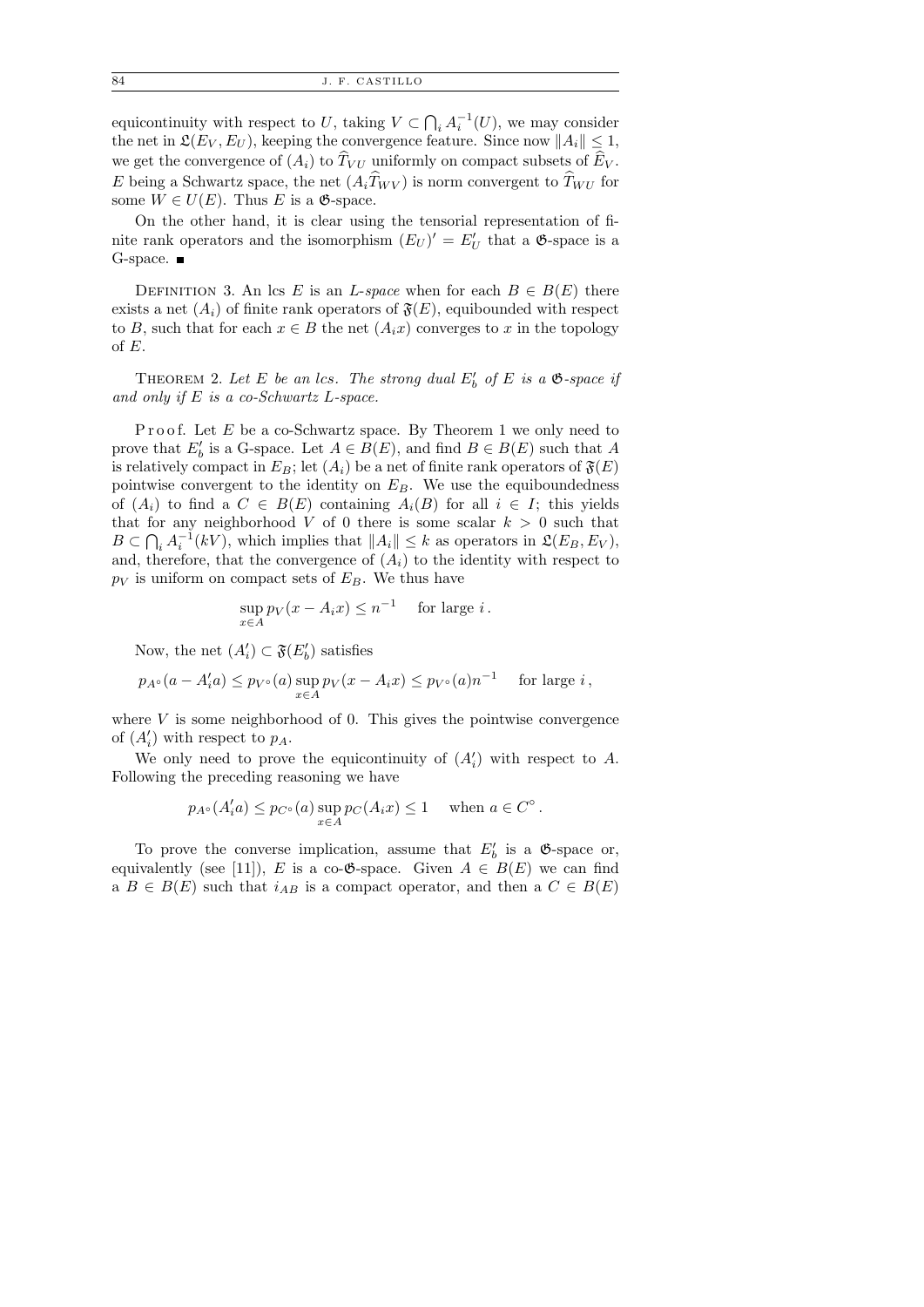such that  $i_{BC}$  is an operator approximable by a sequence

$$
A_n = \sum_{i=1}^{k(n)} a_i \otimes y_i
$$

of finite rank operators, where  $a_i \in (E_B)'$ ,  $y_i \in E_C$  and where we assume that  $p_C(x - A_n x) \leq n^{-1} p_B(x)$ .

Applying the lemma of [14] we will find functionals  $b_i$  belonging to the dual of  $E_B$  endowed with the induced topology, such that

$$
|b_i(x) - a_i(x)| \le (nk(n)p_C(y_i))^{-1}
$$
 when  $x \in A$ .

We extend, by using the Hahn–Banach theorem, the  $b_i$  to functionals (with the same names)  $b_i \in E'$ , and form the operators

$$
B_n = \sum_{i=1}^{k(n)} b_i \otimes y_i
$$

which belong to  $\mathfrak{F}(E)$ . If  $U \in U(E)$  then

$$
p_U(x - B_n x) \le M p_C(x - B_n x) \le 2Mn^{-1} \quad \text{when } x \in A,
$$

where  $M$  is a constant which depends on  $U$  and  $C$  (and thus on  $A$ ).  $E$  is therefore an L-space.

Properties G and L can be regarded as generalizations of BAP, in some sense intermediate between BAP and AP: it is clear that in Banach spaces BAP, L and G are equivalent. In general, BAP implies both G and L, but the converse is not true (take a Fréchet nuclear space  $E$  without BAP (see  $[6]$ : E is clearly a  $\mathfrak{G}$ - and dual- $\mathfrak{G}$ -space, and hence a G- and L-space). On the other hand, it can be proved, with the same techniques as for Theorems 1 and 2, that a G-space has AP and that an L-space whose compact sets form a Schwartz bornology (see [8]) also has AP.

It is an open question whether any Schwartz space with AP is necessarily a  $\mathfrak{G}$ -space. This was posed by Ramanujan in [12, problem 22]. Nelimarkka gave in  $[11]$  a partial answer: Fréchet–Schwartz spaces with BAP are G-spaces. Our Theorem 1 extends this result to general Schwartz spaces.

Remarks about UAP. The Uniform Approximation Property was defined in [3] as follows: a Hausdorff lcs E has UAP when for each  $U \in U(E)$  there exist a  $V \in U(E)$  and a sequence  $(T_n)$  of finite rank operators in  $\mathfrak{F}(E)$ such that  $p_U(x - T_n x) \leq n^{-1} p_V(x)$  for all  $x \in E$ . It turns out that an lcs has UAP if and only if it is a  $\mathfrak{G}\text{-space}$  [3]. Analogously, we define co-UAP as follows: for each  $A \in B(E)$  there exist a  $B \in B(E)$  and a sequence  $(A_n)$  of finite rank operators in  $\mathfrak{F}(E)$  such that  $p_B(x - A_n x) \leq n^{-1}$  for all  $x \in A$ . An lcs is a dual- $\mathfrak{G}$ -space if and only if it has co-UAP [4]. These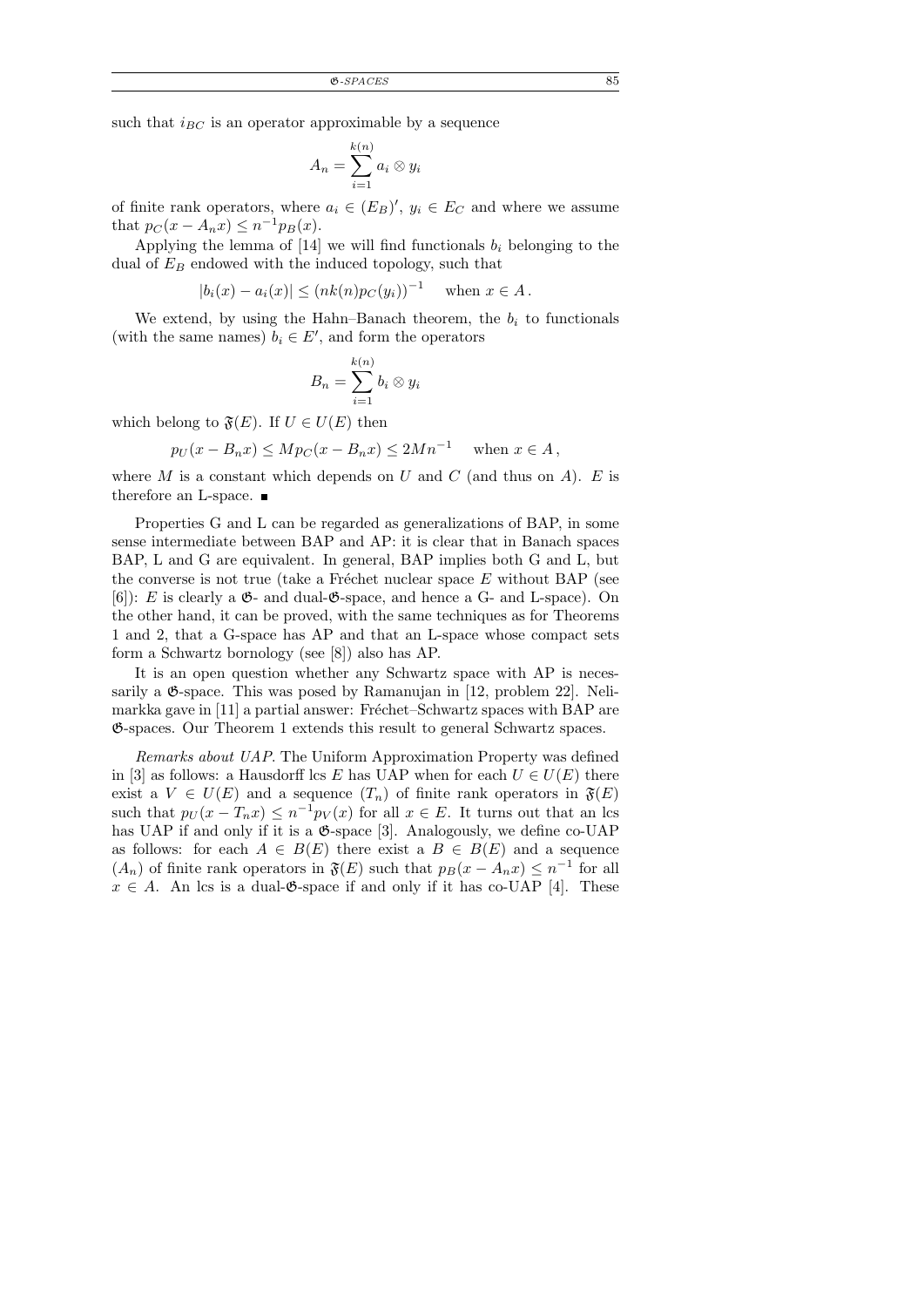properties are relevant when studying approximation structures in Schwartz and co-Schwartz spaces [5].

§4. External structure. Besides Hilbertizable spaces, very little is known about the structure of the Banach spaces associated to a Schwartz space  $E$ : there is a fundamental system  $U(E)$  of 0-neighborhoods such that for all  $U \in U(E)$ ,  $E_U$  is a subspace of  $c_0$ ; this is false for  $c_0$  replaced with any other  $l_p$ ,  $1 < p < +\infty$ .

We will treat this question for  $\mathfrak{G}\text{-spaces.}$  Theorem 1 suggests the following

DEFINITION 4. We call an lcs  $E$  a  $\mathfrak{G}^*$ -space when it is a Schwartz space and has a fundamental system of neighborhoods of zero whose associated Banach spaces have BAP.

The relation with  $\mathfrak{G}$ -spaces is given by the following:

THEOREM 3. An lcs E is a  $\mathfrak{G}\text{-space}$  if and only if it is a locally complemented subspace of a  $\mathfrak{G}^*$ -space.

P r o o f. The "if" part is clear. We will prove the "only if" part: let us assume that  $E$  is a Fréchet  $\mathfrak{G}\text{-space}$ . We shall give a rather detailed outline of the proof.

Using UAP it is possible to find a fundamental system of continuous seminorms  $(p_k)_{k \in \mathbb{N}}$  in E, and sequences  $(B_v^k)_{v \in \mathbb{N}}$  of finite rank operators of  $\mathfrak{F}(E)$  satisfying:

1. 
$$
x = \sum_{v=1}^{\infty} B_v^k x
$$
 (convergence in  $p_k$ ),  
2.  $p_k(B_v^k x) \le x_v p_{k+1}(x)$ ,  $x \in E$ ,

where  $(x_v)$  is a rapidly decreasing sequence with all terms positive. So we have for some constants  $C_n$ 

$$
\sum_{v=1}^{\infty} v^n p_k(B_v^k x) \le C_n p_{k+1}(x).
$$

In this way the seminorms

$$
q_{k,n}(x) = \sum_{v=1}^{\infty} v^n p_k(B_v^k x)
$$

define the same topology in E as the  $(p_k)$ , and we have  $p_k(x) \leq q_{k,n}(x) \leq$  $C_n p_{k+1}(x)$ .

Let  $(A_k)_{k\in\mathbb{N}}$  be a partition of  $\mathbb N$  into an infinite number of infinite sets. Let  $k : \mathbb{N} \to \mathbb{N}$  be the counting function on  $A_k : k(v) =$  the vth member of  $A_k$ .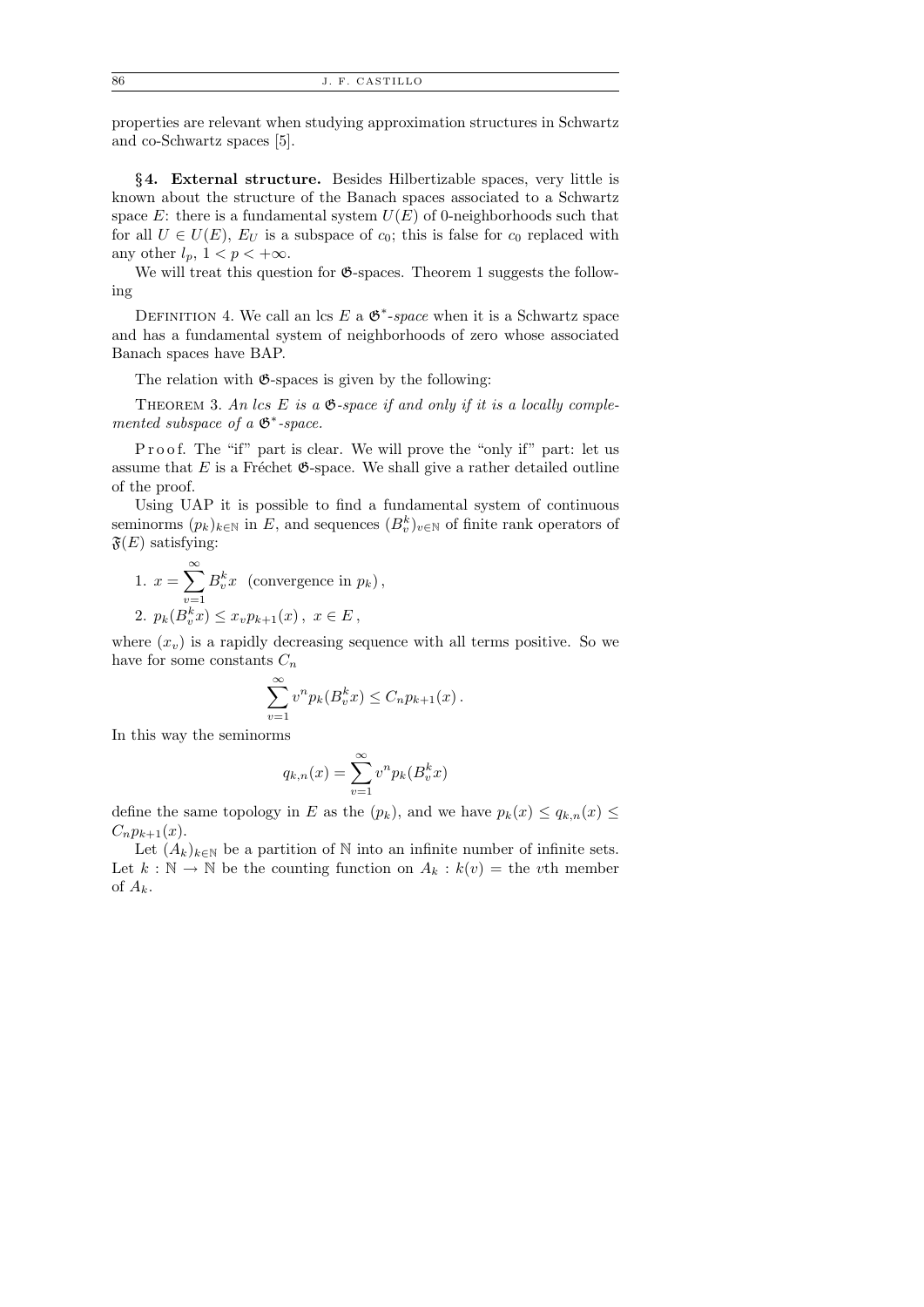We define  $F = \{(y_n) \in E^N : y_{k(v)} \in B_v^k(E), p_k(y_{k(v)})_{v \in \mathbb{N}} \in (s) \text{ for all } v \in \mathbb{N}\}$  $k \in \mathbb{N}$ , and there exists  $x^k \in E$  such that the series  $\sum_{v=1}^{\infty} y_{k(v)}$  converges to  $x^k$  in the seminorm  $p_k$ .

For  $Y = (y_n) \in F$  we put

$$
s_{k,n}(Y) = \sum_{v=1}^{\infty} v^n p_k(y_{k(v)}), \quad t_{k,n}(Y) = \max\Big\{q_{k,n}\Big(\sum_{v=1}^{\infty} y_{(k+1)(v)}\Big), s_{k,n}(Y)\Big\}.
$$

It is easy to see that both formulae define seminorms on  $F$ . A fundamental set of seminorms for a locally convex separated topology on  $F$  is given by

$$
1_{h,m}(Y) = \max_{\substack{k \leq h \\ n \leq m}} \{s_{k,n}(Y)\}, \quad 2_{h,m}(Y) = \max_{\substack{k \leq h \\ n \leq m}} \{t_{k,n}(Y)\}.
$$

Both topologies coincide since  $1_{k,n}(Y) \leq 2_{k,n}(Y) \leq C_n 1_{k+1,n}(Y)$ . We define  $T: E \to F$  by  $x \mapsto (x_n)$ , where

$$
x_{k(v)} = B_v^k(x).
$$

T is linear, injective and bi-continuous:

$$
s_{k,n}(Tx) = \sum_{v=1}^{\infty} v^n p_k(B_v^k x) = q_{k,n}(x),
$$

thus  $1_{h,m}(Tx)$  and  $q_{h,m}(x)$  are equivalent (as well as  $2_{h,m}(Tx)$  and  $q_{h,m}(x)$ ). We have proved that  $E$  is a subspace of  $F$ .

We shall now see that F is a  $\mathfrak{G}$ -space: Define  $C_v^k : F \to F$  by  $Y \mapsto (z_n)$ , where

$$
\begin{cases} z_n = y_{j(v)} & \text{when } n = j(v) \text{ and } j \le k; \\ z_n = 0 & \text{otherwise.} \end{cases}
$$

Since  $y_{k(v)} \in B_v^k(E)$ ,  $C_v^k$  is a finite rank operator. Moreover,

$$
1_{h,m}\left(\sum_{v=1}^t C_v^k(Y)\right) = \max_{\substack{k \le h \\ n \le m}} \left\{ \sum_{v=1}^t v^n p_k(y_{k(v)}) \right\} \le 1_{h,m}(Y),
$$

which proves that for each  $t \in \mathbb{N}$ ,  $\sum_{v=1}^{t} C_v^k$  is a continuous operator in  $\mathfrak{L}(F_{1_{h,m}}, F_{1_{h,m}})$  with  $\|\sum_{v=1}^{t} C_v^k\| \leq 1$ .

To conclude that each associated Banach space  $F_{1_{h,m}}$  has BAP, we only need to prove that  $Y = \sum_{v=1}^{\infty} C_v^k(Y)$  (convergence in  $1_{h,m}$ ). We will prove simultaneously that  $F$  is a  $\mathfrak{G}$ -space showing that it has UAP:

$$
1_{h,m}\left(Y - \sum_{v=1}^{t} C_v^k(Y)\right) = \max_{\substack{n \leq n \\ n \leq m}} \left\{ \sum_{v=t+1}^{\infty} v^n p_k(y_{k(v)}) \right\}
$$
  

$$
\leq t^{-1} \max_{\substack{k \leq n \\ n \leq m+1}} \left\{ \sum_{v=t+1}^{\infty} v^n p_k(y_{k(v)}) \right\} \leq t^{-1} 1_{h,m+1}(Y).
$$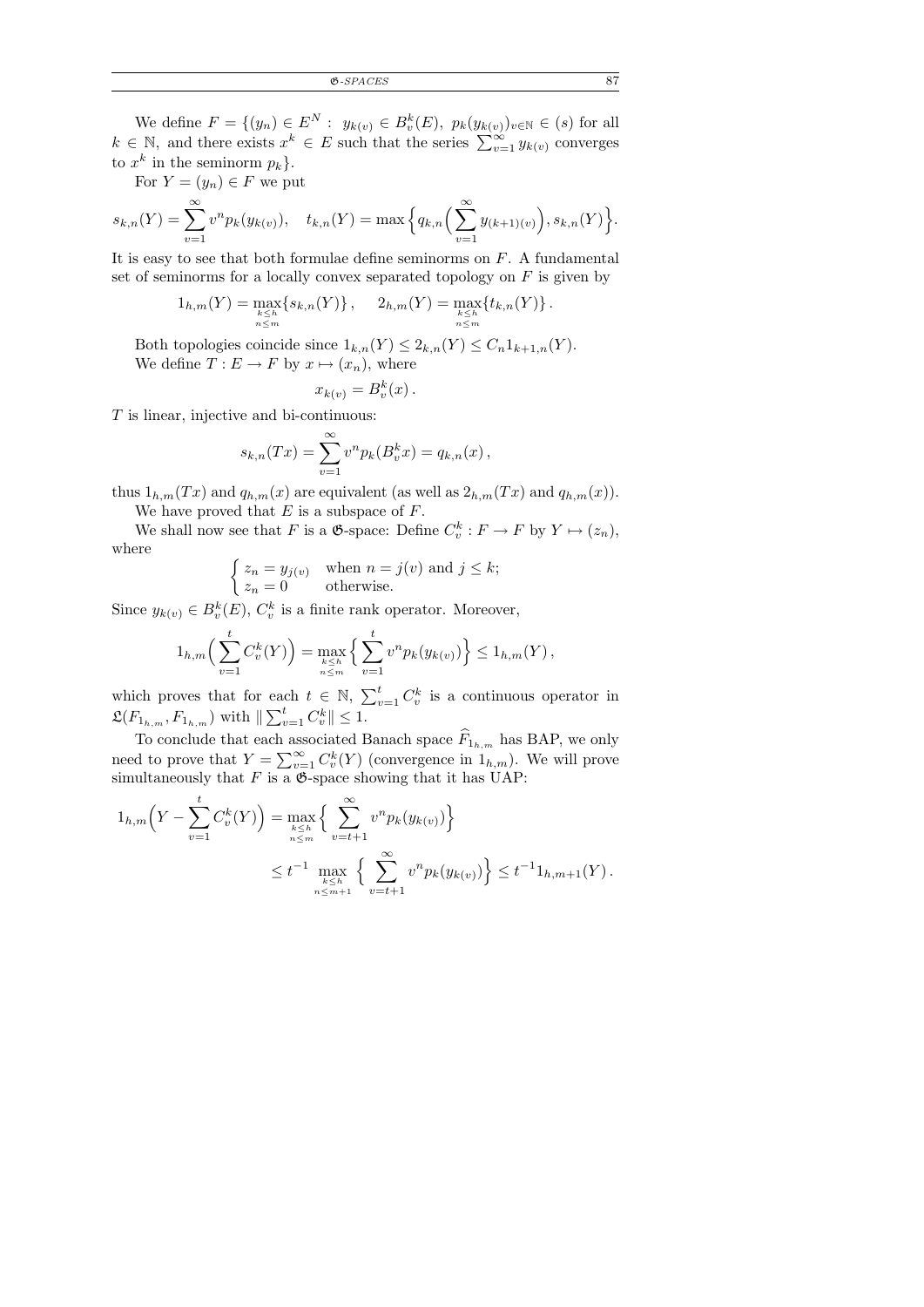Finally, we shall prove that  $E$  is locally complemented in  $F$ . We need the system  $(2_{h,m})$ : Define  $P: (F, 2_{h,m}) \to (T(E), 2_{h,m})$  by  $Y \mapsto P(Y) = (z_n)$ , where

$$
z_{k(v)} = B_v^k \left( \sum_{v=1}^{\infty} y_{(h+1)(v)} \right).
$$

It is easy to see that  $P(Y) = T(\sum_{v=1}^{\infty} y_{(h+1)(v)})$ . It is clear that P is linear. It is also continuous:

$$
2_{h,m}(P(Y)) = 2_{h,m}\left(T\left(\sum_{v=1}^{\infty} y_{(h+1)(v)}\right)\right) = q_{h,m}\left(\sum_{v=1}^{\infty} y_{(h+1)(v)}\right) \leq 2_{h,m}(Y).
$$

Since  $P(Tx) = T(\sum_{v=1}^{\infty} B_v^{h+1} x) = Tx$  the restriction of P to  $T(E)$  coincides with the identity on  $T(E)$ .

When  $E$  is not metrizable, the same proof applies with only minor changes: instead of a partition of  $N$  we need a partition of a set I with the cardinality of a base of 0-nbhds of  $E$ .

Remarks. The system  $(2_{h,m})$  in F is needed in order to obtain the local complementation of E in F; the system  $(1_{h,m})$  is needed in order to obtain associated Banach spaces with BAP. Note that those Banach spaces have even an FDD. In fact, the constructed space  $F$  does have a local FDD (an obvious definition in the same spirit as that of local BAP).

Following [6, pp. 169–170] it can be proved that:

PROPOSITION 1. If E is a  $\mathfrak{G}\text{-}space$  with a local FDD, then it is a  $\mathfrak{G}^*$ -space.

Having Theorems 1 and 3 we see that the class of  $\mathfrak{G}$ -spaces can be regarded as a generalization of the class of Schwartz spaces with BAP: in Theorem 1 it is proved that the  $\mathfrak{G}$ -spaces are the Schwartz spaces with local BAP. We look now to [2, Thm. 3]: "E is a Fréchet–Schwartz space with BAP if and only if it is a complemented subspace of a Fréchet–Schwartz space with an FDD". The passage to "local" allows us to forget the metrizability condition to obtain: " $E$  is a Schwartz space with local BAP if and only if it is a locally complemented subspace of a Schwartz space  $F$  with a local FDD". Theorem 1 asserts that such an E is exactly a  $\mathfrak{G}$ -space. Proposition 1 says that F is a  $\mathfrak{G}^*$ -space, and thus we obtain the statement of Theorem 3.

Remark about the origin of the embedding problem. An  $\text{lcs } E$  is said to be a  $DFC$ -space if  $E = F_c'$  for some Fréchet space F (here  $F_c'$  represents the dual space endowed with the topology of uniform convergence on compact subsets of  $F$ ).

The question of Schottenloher cited in the introduction (see [13]) is: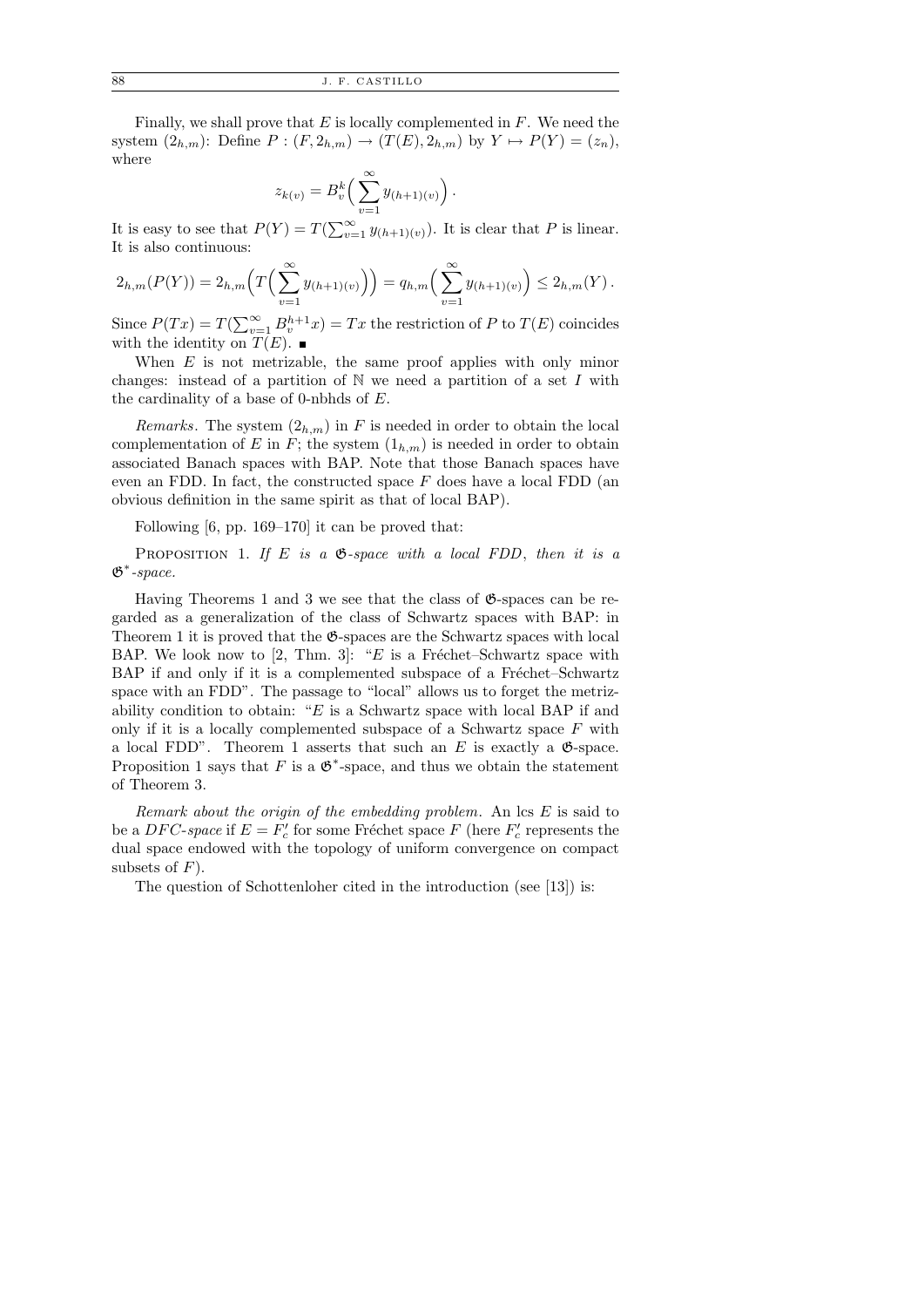"Does every DFC-space  $E$  with AP have a fundamental system of neighborhoods of zero  $(U_i)$  such that the associated Banach spaces  $E_i$  have BAP?"

First we note that:

PROPOSITION 2 [4, 2.2.5]. Let F be a Fréchet–Montel space. Then the following assertions are equivalent: 1. F has AP. 2. F is an L-space. 3.  $F'_b$  is a G-space. 4.  $F'_b$  is a  $\mathfrak{G}$ -space. 5.  $F'_b$  has AP.

The proof follows from the techniques of Theorems 1 and 2. The equivalence of 1, 3 and 5 can also be found in [11]. From the proof it can be clearly seen that we can drop the assumption "Montel" on  $F$ , thus obtaining the results for  $F_c'$  instead of  $F_b'$ .

Therefore the problem of Schottenloher can be viewed as the problem: "Is each  $\mathfrak{G}\text{-space}$  a  $\mathfrak{G}^*\text{-space}$  ?"

for some special G-spaces.

In the first part of  $[10]$  M. L. Lourenço proves:

"If  $E$  is a DFC-space with AP, then  $E$  is a compact projective limit of a family of Banach spaces with a monotone Schauder basis".

This is tantamount to saying that special  $\mathfrak{G}\text{-spaces}$  (DFC-spaces with  $AP$ ) are subspaces of special  $\mathfrak{G}^*$ -spaces (with a local monotone basis). This result of Lourenço gives, for those particular  $\mathfrak{G}$ -spaces, better information about the "big" space, while our Theorem 3 gives a better knowledge of the quality of the embedding. I believe that it is not possible to obtain both at a time: a local complementation embedding in a bigger space with a local Schauder basis. See [4] for some related problems and additional information.

Whether each  $\mathfrak{G}$ -space is a  $\mathfrak{G}^*$ -space remains an unsolved question. On the other hand, the universal Schwartz space  $[l_{\infty}, \mu(l_{\infty}, l_1)]$  is a  $\mathfrak{G}^*$ -space, and thus each Schwartz space is a subspace of a  $\mathfrak{G}^*$ -space. We can prove still more:

PROPOSITION 3. Each Schwartz space is a subspace of a  $\mathfrak{G}^*$ -space with BAP.

P r o o f. We use a result of Bellenot [1] which asserts that each Fréchet– Schwartz space is a subspace of a  $\mathfrak{G}^*$ -space with BAP (in combination with Theorem 1 and Proposition 1).

It is not hard to prove that each Schwartz space is a subspace of a product of Fréchet–Schwartz spaces. Since the product of  $\mathfrak{G}^*$ -spaces is again a  $\mathfrak{G}^*$ -space, the proof is complete.

Acknowledgment. Thanks are due to the referee for an outstanding job.